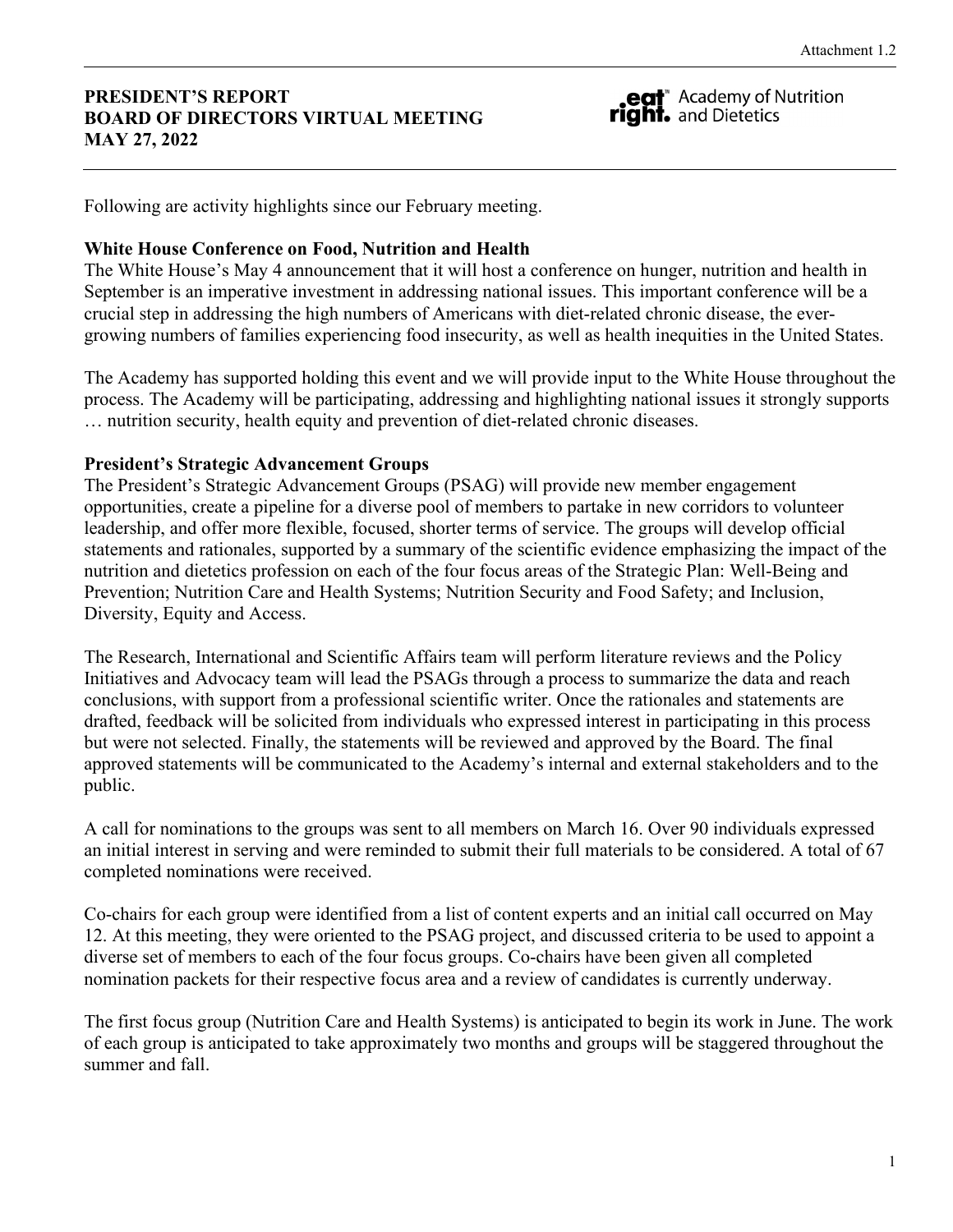#### **Bridging the Boardroom and Classroom (B2C) Events**

To date, we have received 70 B2C program requests. Of the 70 requests, 63 were unique (first time) requests. Of the 63 programs that participated five programs submitted two requests (participated twice) and one program submitted three requests (participated three times). One program request was canceled due to an unforeseen scheduling conflict. As estimated by the program directors, approximately 1567 students will have participated in the B2C program between February 2021 and July 2022.



# **Graduates of Internship at Vanderbilt Medical Center**

I was fortunate to present a *Bridging the Boardroom and Classroom* session to the dietetic interns at Vanderbilt Medical Center in April. The interns sent a graduation photo of their program.



# **NQF's Virtual Health Care Quality Issue Brief**

The Academy participated as part of the National Quality Forum (NQF) [Action Team on Virtual Healthcare](https://nam10.safelinks.protection.outlook.com/?url=https%3A%2F%2Fwww.qualityforum.org%2FNQF_Action_Team_-_Virtual_Healthcare_Quality.aspx&data=04%7C01%7Ccwilliams1%40eatright.org%7Cda9bfdfd19bb4349a5f908d9e1b65aa6%7C5da1b5c430044586b7ab2dd01f24d7d2%7C0%7C0%7C637788995587436234%7CUnknown%7CTWFpbGZsb3d8eyJWIjoiMC4wLjAwMDAiLCJQIjoiV2luMzIiLCJBTiI6Ik1haWwiLCJXVCI6Mn0%3D%7C3000&sdata=UKWWoLVr9Dlwo7PuQ8aWDixkj1Yn5DnNpX8MqCU%2F5w4%3D&reserved=0)  [Quality.](https://nam10.safelinks.protection.outlook.com/?url=https%3A%2F%2Fwww.qualityforum.org%2FNQF_Action_Team_-_Virtual_Healthcare_Quality.aspx&data=04%7C01%7Ccwilliams1%40eatright.org%7Cda9bfdfd19bb4349a5f908d9e1b65aa6%7C5da1b5c430044586b7ab2dd01f24d7d2%7C0%7C0%7C637788995587436234%7CUnknown%7CTWFpbGZsb3d8eyJWIjoiMC4wLjAwMDAiLCJQIjoiV2luMzIiLCJBTiI6Ik1haWwiLCJXVCI6Mn0%3D%7C3000&sdata=UKWWoLVr9Dlwo7PuQ8aWDixkj1Yn5DnNpX8MqCU%2F5w4%3D&reserved=0) As a culmination of the Action Teamwork, NQF hosted a January 26 capstone webinar to overview the final Issue Brief and highlight how diverse health care stakeholders can evaluate, improve and sustain virtual health care quality beyond the current public health emergency.

# **Participation with Patient-Centered Outcomes Research Institute**

The Academy's Quality Management Committee participated in the Patient-Centered Outcomes Research Institute's 2022 Clinician Convening, which provides an opportunity for clinicians to engage and network with health care partners in research on patient-centered care options to help close the gap on health care concerns.

# **RDN Representation on NCQA Panel**

Academy member and RDN Hope Barkoukis represented the Academy last year at a National Committee for Quality Assurance roundtable on Improving Quality of Care for Nonalcoholic Steatohepatitis Disease. "One of the areas we are lacking a voice is nutrition and would be very interested in having a registered dietitian on the panel since diet and nutrition are so important with NASH and associated diseases," according to NCQA. A white paper released in April titled *[A Rallying Cry: Improving Coordinated Care for](https://www.ncqa.org/white-papers/a-rallying-cry-improving-coordinated-care-for-people-with-nonalcoholic-steatohepatitis/)  [People With Nonalcoholic Steatohepatitis](https://www.ncqa.org/white-papers/a-rallying-cry-improving-coordinated-care-for-people-with-nonalcoholic-steatohepatitis/)* summarized the discussion and outlined recommendations for increasing awareness and optimizing care for patients with NASH. The paper specifically notes: "Ideal care should include education and counseling from registered dietitians/nutritionists" and recommends expanded